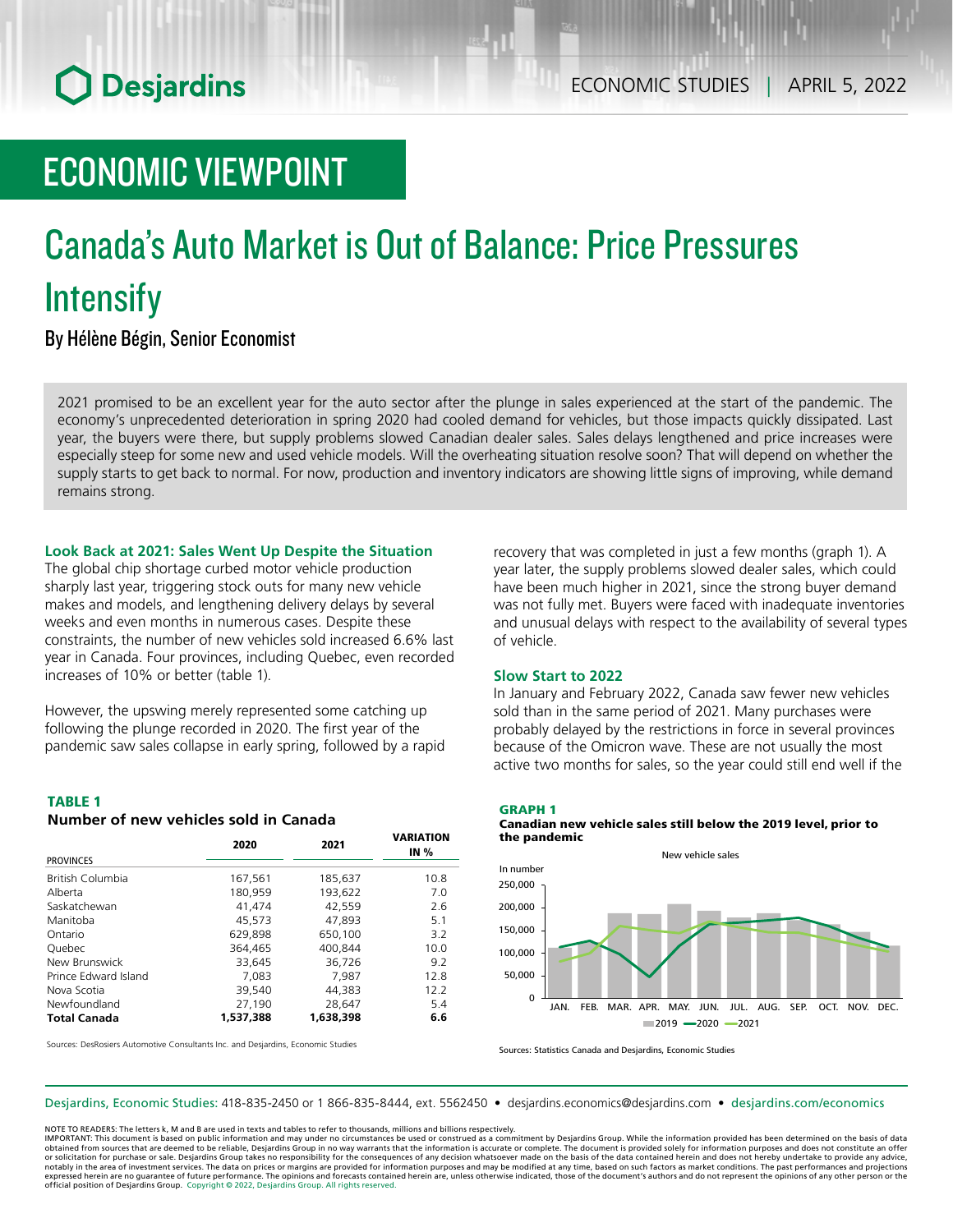## **O** Desjardins

inventory of new vehicles increases a little. As we will see, it will probably take a few more quarters before production returns to a solid pace. The constraints worsened at the start of 2022, and several North American plants are operating at a crawl. For now, new vehicle manufacturing remains subdued given the shortage of some parts, in particular chips.

## **Rush on Used Vehicles**

The strong demand for new vehicles that was unmet in 2021 because of the dealers' supply problems and lengthy delivery times quickly impacted the secondary market (box). However, there weren't enough used vehicles to meet buyer needs either. Dealer sales still advanced somewhat in 2021. New vehicle dealers had an advantage, since their used vehicle stock was fed by trade-ins and lease returns. However, independent used car dealers did not have this source to help build their inventories; their sales barely edged up in 2021. Sales were well below where they were in 2019, prior to the pandemic.

The latest used market statistics for Canada and most provinces aren't available yet. However, the results of a survey conducted by Desrosiers Automotive Consultants with two types of Ontario motor vehicle dealers provide us with a good barometer. According to the survey, independent dealer sales went up more slowly than those of franchise dealers last year (graph 2). The survey also makes it possible to establish a prognosis for 2022: sales should be similar to last year, but remain below the 2019 level due to the used vehicle shortage.

The Société d'assurance automobile du Québec (SAAQ) compiles sales of used vehicles by dealers and direct sales between individuals in the province. In all, 1,272,811 transactions were recorded last year, up 4.1% from 2020. However, 2021 sales were 2.5% lower than 2019's, just prior to the pandemic. According to the SAAQ, about 45% of used vehicle sales were handled without an intermediary, while 55% were handled through a dealer in Quebec.

## GRAPH 2

## Used vehicle sales by Ontario dealers



\* Survey of sales forecasts.

Sources: DesRosiers Automotive Consultants Inc. and Used Car Dealers Association Of Ontario

## **BOX**

## **Size of the Used Vehicle Market**

In Canada, the number of new vehicles sold each year accounts for about 40% of the market, while nearly 60% are used vehicles, according to Desrosiers Automotive Consultants. Sales can be handled through dealers selling new motor vehicles, independent dealers that specialize in used vehicles, and via direct sales between individuals. Each category accounts for about one third of the number of used vehicles sold in Canada a year.

## **Pressure on New Vehicle Prices: Fewer Financial Incentives**

The limited supply of new vehicles combined with strong demand pushed prices up rapidly. According to the numbers from J.D. [Power](https://www.automedia.ca/wp-content/uploads/2022/02/AutoMedia-FevMars2022_LR.pdf), which compiles motor vehicle dealer transactions,<sup>1</sup> on average, Canadians spent about 15% more to purchase a new vehicle in 2021, or \$42,500 compared to \$36,500 in 2020.

Prices rose more slowly for vehicles whose popularity had been waning for the last few years in favour of larger vehicles. Prices for light trucks, vans and sport utility vehicles (SUVs) climbed more given the stronger demand and substantial decrease in production for some models. This category went over 80% of all new motor vehicles sold in Canada for the first time in 2021. The stronger enthusiasm for this type of vehicle–more expensive than a car–helped push the average price up.

Much of the steep increase in new vehicle prices is due to the less general financial incentives being offered to consumers. The average incentive went from \$5,900 to \$4,200 per vehicle from 2020 to 2021, a decrease of 28.8% according to J.D. Power. According to this source, dealers are achieving a better profit margin on vehicle sales this way. Profit margins averaged \$2,600 in Canada in 2021, about 30% more than in 2020. In Quebec, the annual increase in the margin is close to 30%; incentives averaged \$2,713 in 2021.

Beyond the decrease in financial incentives, low inventories are also bringing down dealer costs and helping increase profits. Fewer vehicles on the lot means savings on insurance premiums, maintenance costs, and snow removal. The costs of financing unsold vehicles also went down substantially, given that inventories are so low. In other words, dealers are benefiting in several ways, even if sales are lower in the current context.

## **Used Vehicle Prices Are Also Climbing**

The pressure on new car prices quickly spilled over into the used car market. According to J.D. Power, the average price for a used vehicle sold by a dealer in Canada rose 7.4% to \$25,727 in 2021.

<sup>&</sup>lt;sup>1</sup> In 2021, the statistics were based on 45,843 transactions in Quebec and 258,874 across Canada.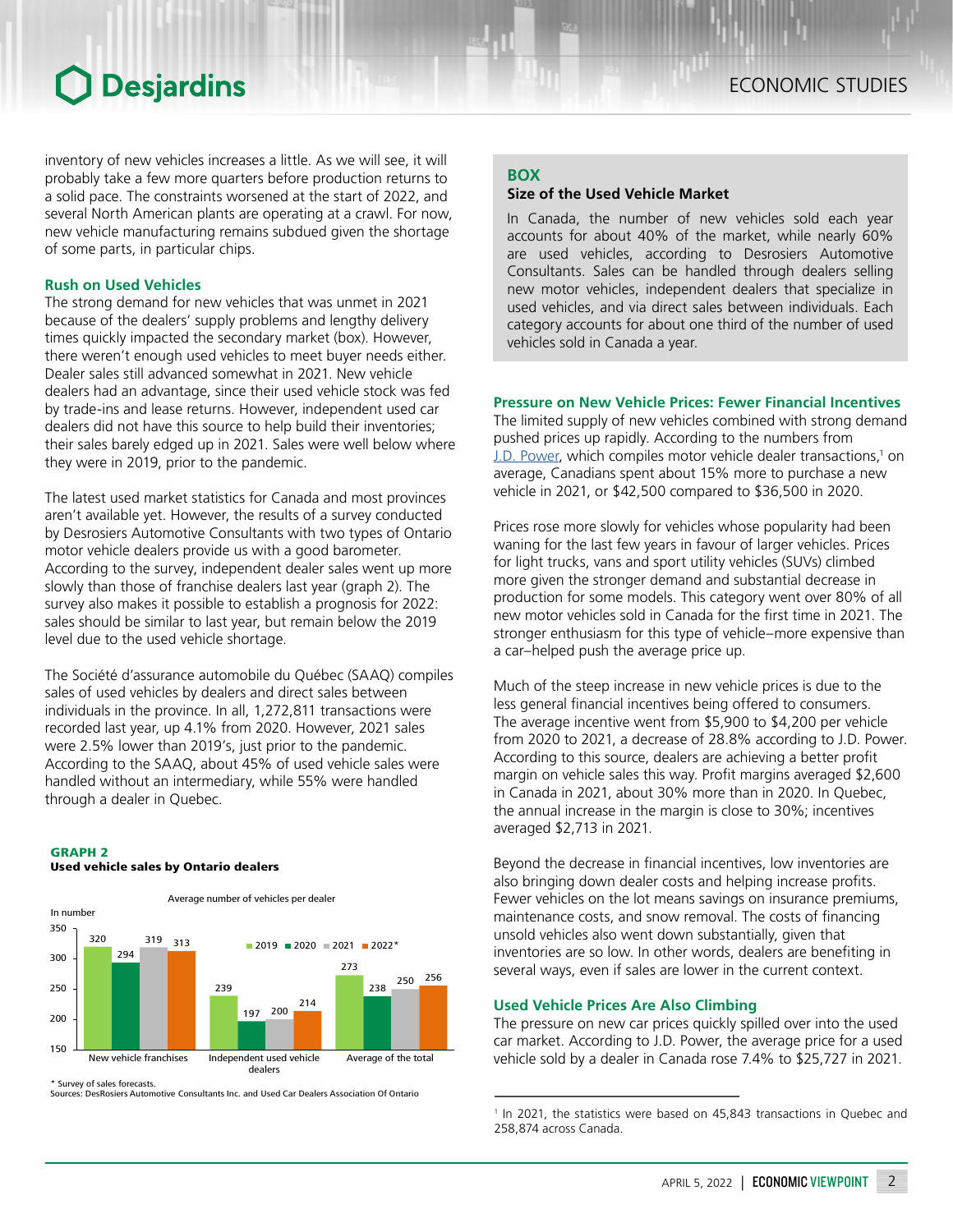## Desjardins

In Quebec, the average is \$21,200. Passenger vehicle prices went up more slowly than prices for other kinds of vehicles, generally 10% to 20% compared to other vehicle types. According to Desrosiers Automotive Consultants, prices for used SUVs went up more than 20% for a substantial portion of the sales. This was the case for over half of light trucks as well (graphs 3 and 4). The chip shortage slowed pick-up production more, making inventories plunge and triggering a faster rise by prices in both the new and used markets. The long sales delays forced buyers to turn to used vehicles. With some vehicle makes and models, prices for used vehicles even outstripped new vehicle prices.

#### GRAPH 3

New vehicle franchises in Ontario



\* Sport utility vehicles.

Sources: DesRosiers Automotive Consultants Inc. and Used Car Dealers Association of Ontario

#### GRAPH 4

#### Ontario independent used car dealers



<sup>\*</sup> Sport utility vehicles.

Sources: DesRosiers Automotive Consultants Inc. and Used Car Dealers Association of Ontario

The pressure on new and used vehicle prices should persist as long as the supply of vehicles remains limited. For now, vehicle dealer inventories continue to decline in Canada (graph 5). In the United States, the inventory of used vehicles weakened again at the end of 2021, while new vehicles saw a slight rise. Overall, U.S. inventories stabilized in the last quarter of last year, which sends a good signal in this context (graph 6). It could take inventories several quarters to get back to normal after a real improvement begins. Only a lasting increase in manufacturer production could turn the situation around and create a ripple effect from the new to used car market. In this context, vehicle

#### GRAPH 5

#### Canadian motor vehicle dealer inventories are still declining



Sources: Statistics Canada and Desjardins, Economic Studies





Sources: Bureau of Economic Analysis and Desjardins, Economic Studies

sales will remain subdued in 2022 and prices will keep climbing, at least while this big an imbalance between supply and demand persists. The critical factor will be motor vehicle production; its recent evolution and outlooks are examined later in this *Economic Viewpoint*.

### **Impacts of Price Increases on Buyers**

Consumers who are buying their first vehicle will have to absorb the entire price increase. Monthly payments are therefore higher for both leasing and traditional financing (failing a larger down payment). While first-time buyers are the big losers, those with a vehicle to trade in are doing better. The higher value awarded on a trade-in or lease return offsets some of the higher price for the new vehicle.

Dealers are motivated to offer customers more money for their trade-ins given the problems in keeping inventories of used vehicles for resale. According to J.D. Power, in 2021, dealers were offering an overage of \$400 less than the value of the vehicle being traded in compared with \$950 less in 2020. This constitutes a \$550 improvement, on average, in the consumer's favour in one year. The statistics available since the start of the year indicate that used vehicles are still gaining value. The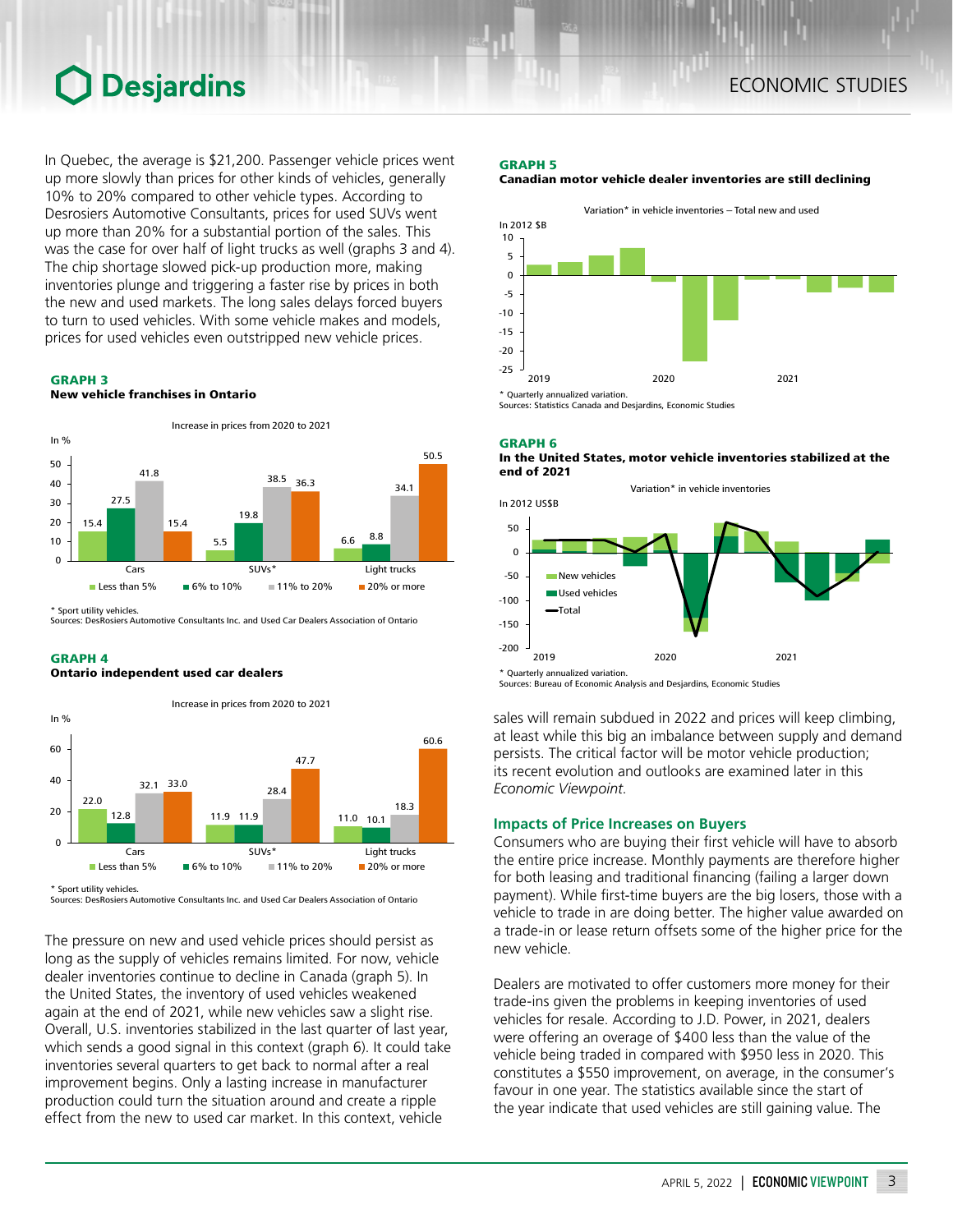## **Desjardins**

uptrend will persist in 2022 since the supply of new and used vehicles will remain limited for several more quarters.

## **Lease Returns: Higher Market Value**

Those who opted to lease a few years ago are also in good position. The used market has been under so much pressure in the last year that the market value of the returned vehicles is often higher than the residual value established in the lease contract at the start. This becomes a net asset that can amount to several thousand dollars. In this case, buying a vehicle whose residual value is listed in the contract can be better than returning it to the dealer, since a better profit can then be made on selling it.

According to Desrosiers Automotive Consultants, in Canada, over half of new vehicles are purchased using a loan, and over one third of buyers turn to leasing (graph 7). Unsurprisingly, very few used vehicles are leased and about 80% are subject to financing. The loan amount for a used vehicle is around \$20,000 (table 2) for a car and \$45,000 for light trucks, vans and SUVs. Of course, because their prices are lower, more used vehicles are purchased in cash.

## GRAPH 7

Method of payment or financing for motor vehicles purchased from Canadian retailers in 2020



Sources: Desrosiers Automotive Consultants Inc. and Desjardins, Economic Studies

## **Auto Financing**

A large proportion of new and used vehicles are purchased by way of a loan. Interest rates will continue to rise in the coming months, which could put the brake on purchases involving credit. What remains to be seen is what kind of dampening effect this will have on households given that many consumers had to put off acquiring a vehicle because of lack of availability. Latent demand could remain high and higher interest rates may not manage to slow the auto market down much.

Because the supply of vehicles is limited, the lower financing rates offered by manufacturers only apply to certain less popular models. For very sought-after vehicles, interest rates are already relatively high, sometimes in excess of 6%. The low inventories mean that the interest rates offered by builders are much higher than they were prior to the pandemic. The cost of funds will go

## TABLE 2

## *Average amount financed for a used vehicle*

|                                | 2020             | 2021             | <b>VARIATION</b> |
|--------------------------------|------------------|------------------|------------------|
|                                | IN \$            | IN \$            | <b>IN %</b>      |
| Quebec                         |                  |                  |                  |
| Cars                           | 17,358           | 19,028           | 9.6              |
| Light trucks                   | 34,180           | 42,037           | 23.0             |
| Canada<br>Cars<br>Light trucks | 21,446<br>37,032 | 23,576<br>44,815 | 9.9<br>21.0      |

Sources: Dealertrack and Desjardins, Economic Studies

up for both financial institutions and manufacturers, driving up the interest rates on vehicle financing.

## **Motor Vehicle Production: Still Sluggish**

The decline in world motor vehicle production (graphs 8 and 9), which also impacted plants in North America, is mainly due to the chip shortage. As shown in a recent *[Economic Viewpoint](https://www.desjardins.com/ressources/pdf/pv210603-e.pdf?resVer=1622737536000)*, chips are needed for many of a vehicle's electronic functions. The current shortage is compromising assembly at many of the world's plants, which have had to slow down. Some have even

#### GRAPH 8

## The drop in global motor vehicle production is fairly widespread



### GRAPH 9

#### North American motor vehicle production fell in all three countries

Motor vehicle production – Variation between December 2020 and December 2021\*

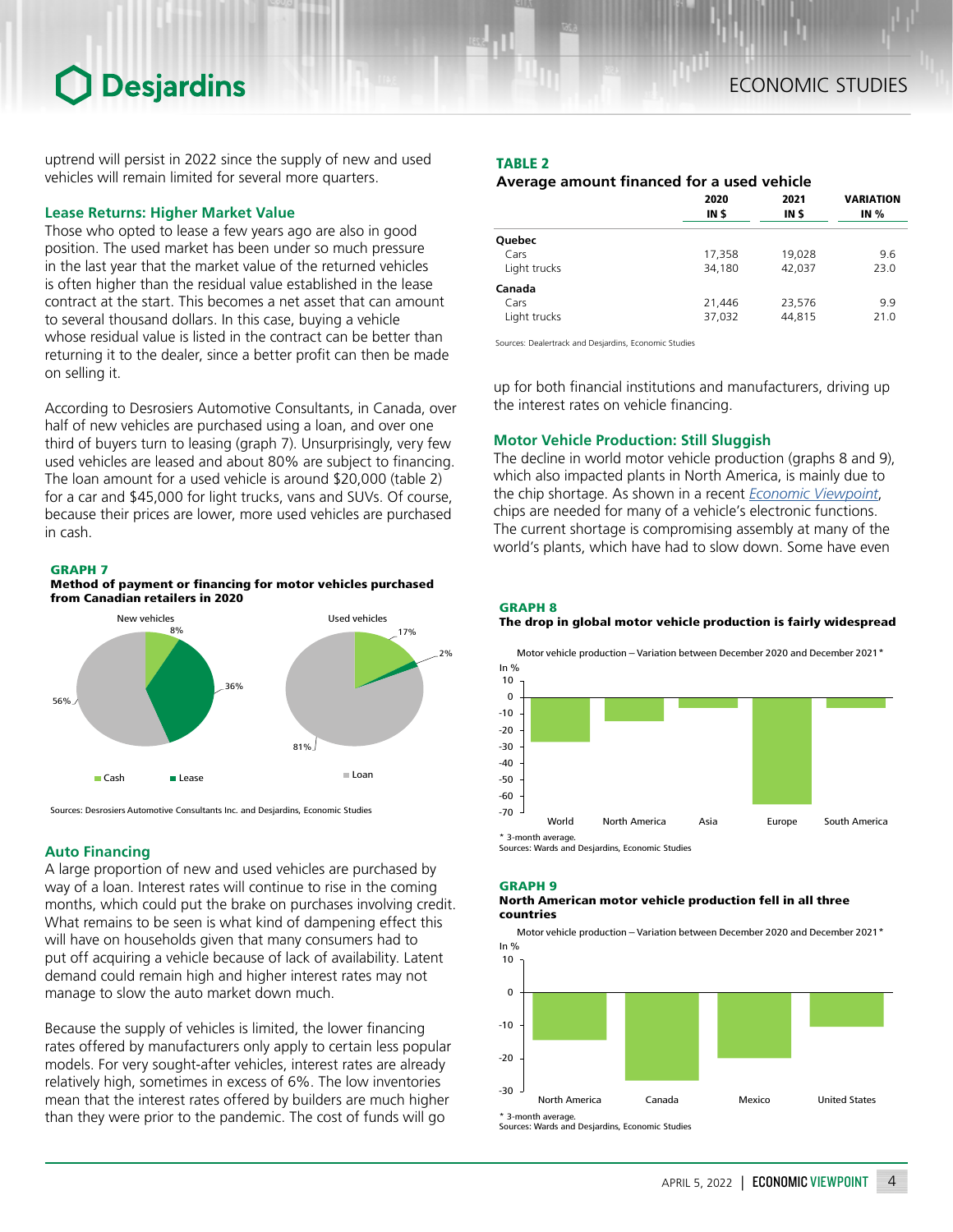## **Desjardins**

temporarily halted production. This has happened in Europe, the United States and Canada.

At the start of 2022, some auto manufacturers announced cuts or temporary halts to production at certain North American plants. February's blockade at the Ambassador Bridge between Detroit and Windsor, which lasted about a week, also sharply disrupted motor vehicle manufacturing on both sides of the border. U.S. plants were operating at about 60% of their production capacity in February 2022 (graph 10). In Canada, the data is only available for the transportation equipment industry as a whole;<sup>2</sup> its utilization rate was 61.2% in January. A substantial proportion of the vehicles purchased here are imported from the rest of North America or from overseas. The Canadian auto sector's imports have not progressed much in the last year (graph 11), since global production remains limited.

#### GRAPH 10





Sources: Federal Reserve Board, Statistics Canada and Desjardins, Economic Studies

#### GRAPH 11



Canada's auto sector imports have been disrupted for a year

Sources: Statistics Canada and Desjardins, Economic Studies

### **The Chip Shortage Is the Key**

The global chip shortage is largely due to the weakness in motor vehicle production. Since the pandemic started, demand has exploded in many other industries. The component is essential in making computers, video game consoles, smartphones, televisions, washing machines and air conditioners. The proportion of electronic chips going to the motor vehicle market was only about 10% in 2020 worldwide (graph 12).

GRAPH 12 Chip market share by final use



Sources: World Semiconductor Trade Statistics and Desjardins, Economic Studies

Although the global chip shortage is far from over, some signs of improvement are starting to materialize. Manufacturers, particularly in Northern Asia, accelerated production significantly in the second half of 2021. The global shortage is therefore starting to ease slightly, although the supply is still nowhere near enough given the robust demand. Several countries have announced major investments to boost electronic chip manufacturing. However, it takes several years to add capacity. For example, the two new Intel plants in the United States will start producing in 2025. Meanwhile, the pandemic is not over and some countries are vulnerable to temporary plant closures, as is happening in some regions of China right now.

According to Oxford Economics, the war between Russia and Ukraine is raising concerns about some types of gas that are essential to producing electronic chips. Ukraine played a leading role in the global supply, which is sapping the chip industry. Over the next few months, the impacts should be limited, since the inventory of producer inputs had risen before the war began. If the war lasts, however, the ongoing rise in electronic chip production could be compromised.

## **Back to Normal Soon?**

Several other materials and commodities that are also used in making chips and other auto parts come from Russia and Ukraine as well. The entire global supply chain is being impacted. This could further slow motor vehicle manufacturing in the coming months. The plants were already operating at a slow pace before the war, and inventories were low. The upswing in global chip

<sup>2</sup> Including motor vehicles, aerospace, ship building and railroad rolling stock manufacturing.